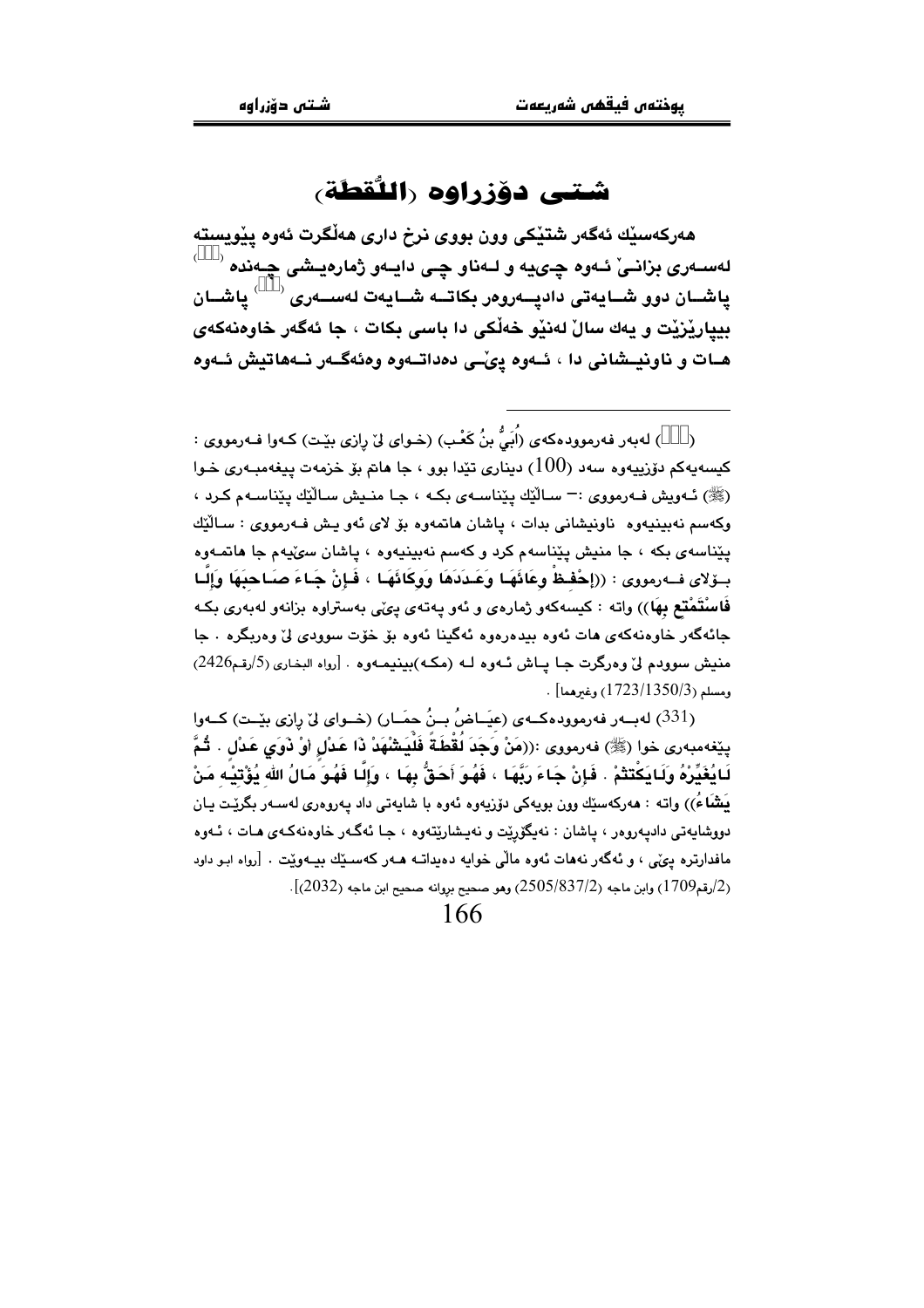دەتوانێــت پــاش ســاڵێك ســـوودى لىْ وەربگرێــت <sup>(+++</sup>) وەئەگـــەر شـــتە دۆزراوەكــەبىٰ نــرخ بــوو دەتوانيــت يەكــسەر ســوودى ئى وەربگريــت وەدۆزراوەي ئـاژەڵيش ھەڵـدەگيرێت مەگـەر ئاژەڵێك بێت بتوانێت بـەرگرى لـهخوّي بكـات <sup>(+++)</sup> وهدوّزراوهي حـهرهم (الحَرِم) دروست ذي بـه هـهلْبِكيريْت

) لهبـهر فهرموودهكـهى (زَيْـدُ بـنُ خَالـد الجُهَنـي) (خـواى ليّ رِازى بيّـت) كـهوا  $\lambda$ فهرمووي : پرسيار لهيێغهمبهري خوا (ﷺ) کرا لـهبارهي شـتي دۆزراوه وه ، ئـاڵتون بێت يان زيو ؟ ئەويش فەرمووى : ((أَعْرِفْ وَكَاءهَا وَعَفَاصَهَا ثُمَّ عَرِّفَهَا سَنَةً فَإِنْ لَمْ تَعْرفْ فَاسْتَذْفِقُهَا ، وَلَتَكُنْ وَدِيْعَةً عِنْدَكَ فَإِنْ جَاءَ طَالِبُهَا بَوْمَاً مِنَ الدَّهْرِ فَأَدِّهَا إليه)) وإتـه : ئەو يەتبەي كەيئى بەستراۋە بېناسيە ويزانەچۆنە لەگبەل ئىەو سەر قەباغبەي كىەھا بەسەرێوە ، ياشان سالٽِك پێناسەي بكە جا ئەگەر ناونپشان نـﻪدرا ئـﻪوە خـﻪرجى بكـﻪ و باسياردهبيّت لات ، جا هەررۆژپّك لـەرۆژان خاوەنەكـەي هـات ئـەوە يـئـى بـدەرەوە .[رواه البخاري (2428/5) ومسلم (1722/1349/3) وغيرهما] .

) لەبەر فەرموودەكەي (أَنَسُ بنُ مَالك) (خواي ليْ رِازى بيْت) كـەوا پيّغەمبـەرى خوا (ﷺ) خورمايه كي دۆرپيەوە ، جا فەرمووى :((لَوْلَا أَنْ تَكُوْنَ من الـصَّدَقَة لَأَكَلْتُهَا)) واته : ئەگەر لەبەر ئەوە نەبێت لەوانەبە ئەمە لە مالّى زەكات بێت ئـەوە دەمخـوارد . [رواه  $\sim$  البخاري (5/رقم 2431) ومسلم (1071/752/2)]

( ) له به رفه رمووده کـه ي (زَيْـدُ بـنُ خَالـد الجُهَنـي) (خـواي ليّ رازي بيّـت) کـهوا فەرمووى : .....وەيرسيارى ليَّ كرد لەبارەي گوم بووى ووشترەوە ؟ ئەويش فـەرمووى : ((مَالَكَ وَلَهَا ؟ دَعْهَا فَإِنَّ مَعَهَا حَذَائَهَا وَسِقَائَهَا ، تَرِدُ المَاءَ وَتَأْكُلُ الشَّحَرَ ، حَتَّى يَجِدْهَا رَبُّهَا)) واته : تۆچيتە بەسەريەوە ؟ وازى لىٰ بێنە يێڵاو كونەي خۆي يێيە دەچێتە سەر ئاوو لەداريش دەخوات ، تاخاوەنەكەي دەيدۆزێتەوە ، وەيرسىيارى لىْ كـرد لـەبارەي مەرەوە ؟ ئەويش فەرمووى : ((خُذْهَا . فَإِنَّمَا هِيَ لَكَ أَوْ لِاَحْيِكَ أَوْ لِلذِّئْبِ)) واتە : بيبه ، جـونكه بابۆتۆپــه وەبــا بــۆ براكەتــه وەبــا بــۆ گورگــه . [رواه البخـاري (5/رقـم/2428) ومـسلم (1722/1349/3) وغيرهما] .

167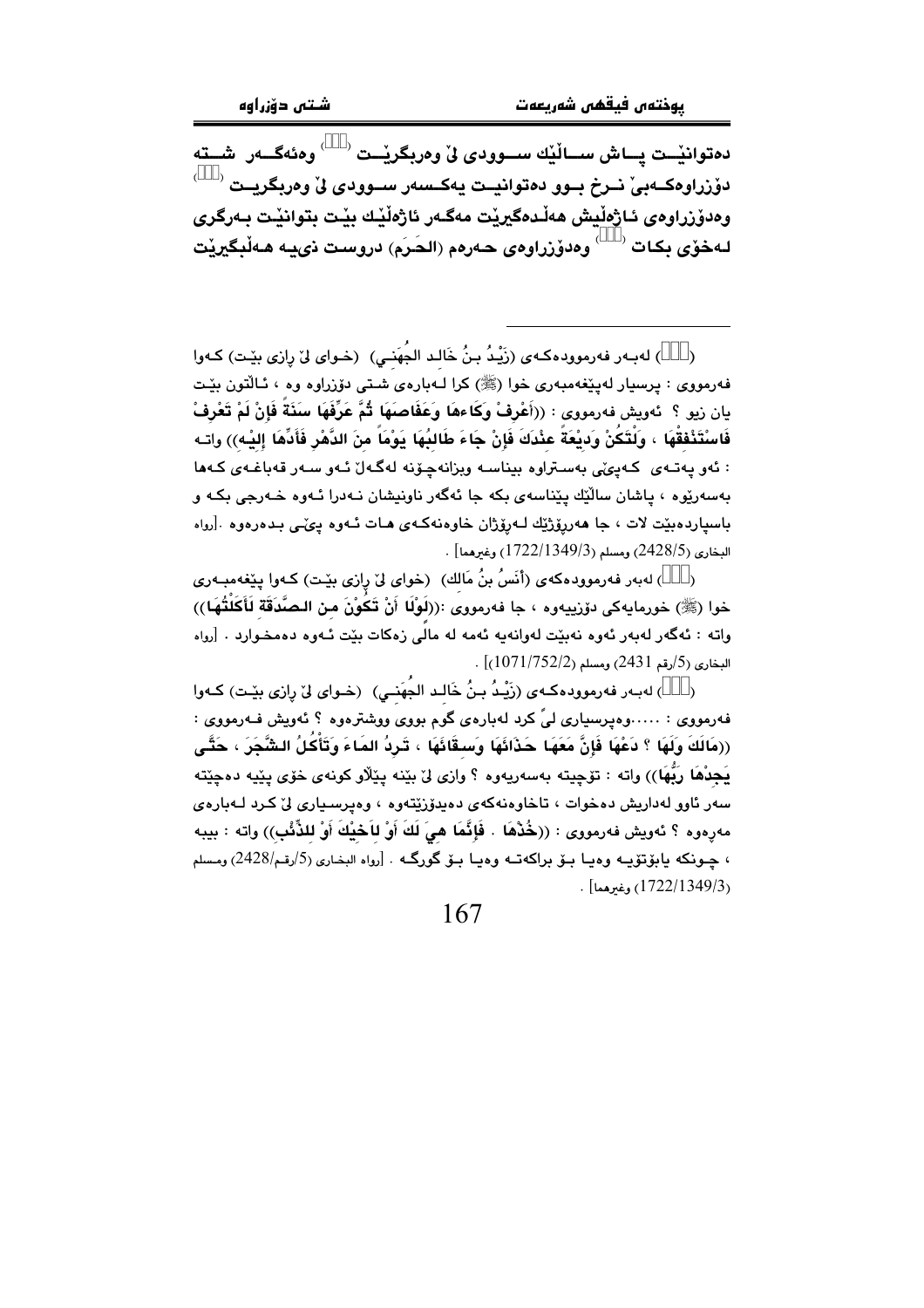مەگـەر بـۆ كەسـێك ھـەردەم پێناسـەى بكـات بەھـەتا ھـەتايى <sup>‹+++</sup>′ وەئەگـەر دۆزراوەكە مناڵێكى يىْ نەگەيشتو بوو ئەوە ھەڵگرتنى فەرزى (كفَايَـه) يـە .

جا ئەگەر يارەي يىْ بوو ئەوە لەيارەكەي خۆي بۆ خەرج دەكريْت وە ئەگەر پێشى نەبوو ئەوەخەرجى لەسەر (بَيْتُ المَال)ە .  $^{(\pm\pm)}$ 

) لهبهر فهرموودهکهی (إِبْنُ عَبَّاس) (خوایان ليّ رازای بێت) کـهوا یێغهمبـهری  $\lambda$ خوا (ﷺ) فەرمووى :((إنَّ اللهَ حَرِّمَ مَكَّةَ فَلَمَّ تَحلَّ للحَدِ قَبْلـى وَلَاتَحلُّ للأَحَدِ بَعْدى ، وَإِنَّهَا أَحلَّتْ لـى سَاعَةً منْ نَهَارٍ لَـايُخْتَلَى خَلَاهَا . وَلَـا يُعْضَدُ شَجَرُهَا وَلَـا يُذَّفَرُ صَيْدُهَا وَلَا تُلْتَقَطُ لُقْطَتَهَا إِلَّا لمُعَرِّفٍ)) واته : بەراستى خـواي گـەورە (مكـه)ى حـەرام کردوه ، جا لهيٽشي من دا بِرِ کـهس حـهلال نـهکرا وه لـه پـاش منـيش بـِرِ کـهس حـهلال ناکريّت ، وه ته نها پهك ساتي رۆژ بـۆمن حـهڵال كـرا گيـاى ههڵناكيّشريّت و دارى هـهلّ .<br>ناکهنریت و نێچی*ری ر*او نانریت و دۆزراوهیشی <mark>م</mark>هڵناگیریت مهگهر کهسـێك یـێناسـهی کـات هه ردهم . [رواه البخاري (4/رقم/1833) بروانه صحيح الجامع (1751)].

) بۆ ئەوەي تيا نەچێت لەبەر فەرموودەي خـواي گـەورە لەسـورەتى (المائـدة :2) دا كەدەڧەرموێ ﴿وَتَعَاوَنُوا عَلَىـــالبرِّ وَالتَّقْـــوَى﴾ واتــه : وەھارىكـارى و بارمــەتى يەكترى بدەن لەسەر چاكەو لەخواترسان .

) لهبهر (أَثَر)ه كهي (عُمَرُ بنُ الخَطَّابِ) (خـواي لِيّ رِازي بيّـت) كـهوا بـهپياوێِكي  $\rightarrow$ فەرمور كەمنالْيْكى بۆزراۋەي ھێنا بىق لاي ((بېيبە ) ئازادە ) ۋەبۇستابەتى (وَلاء) ي بىق تَوْقِ (نَفَقَه) بِشَي لهسهر تُيْمه بِه)) [رواه البيهقي (201/6) وسعيد بن منصور في سننه وهو صحيح بروانـه  $. [1573, .13]$